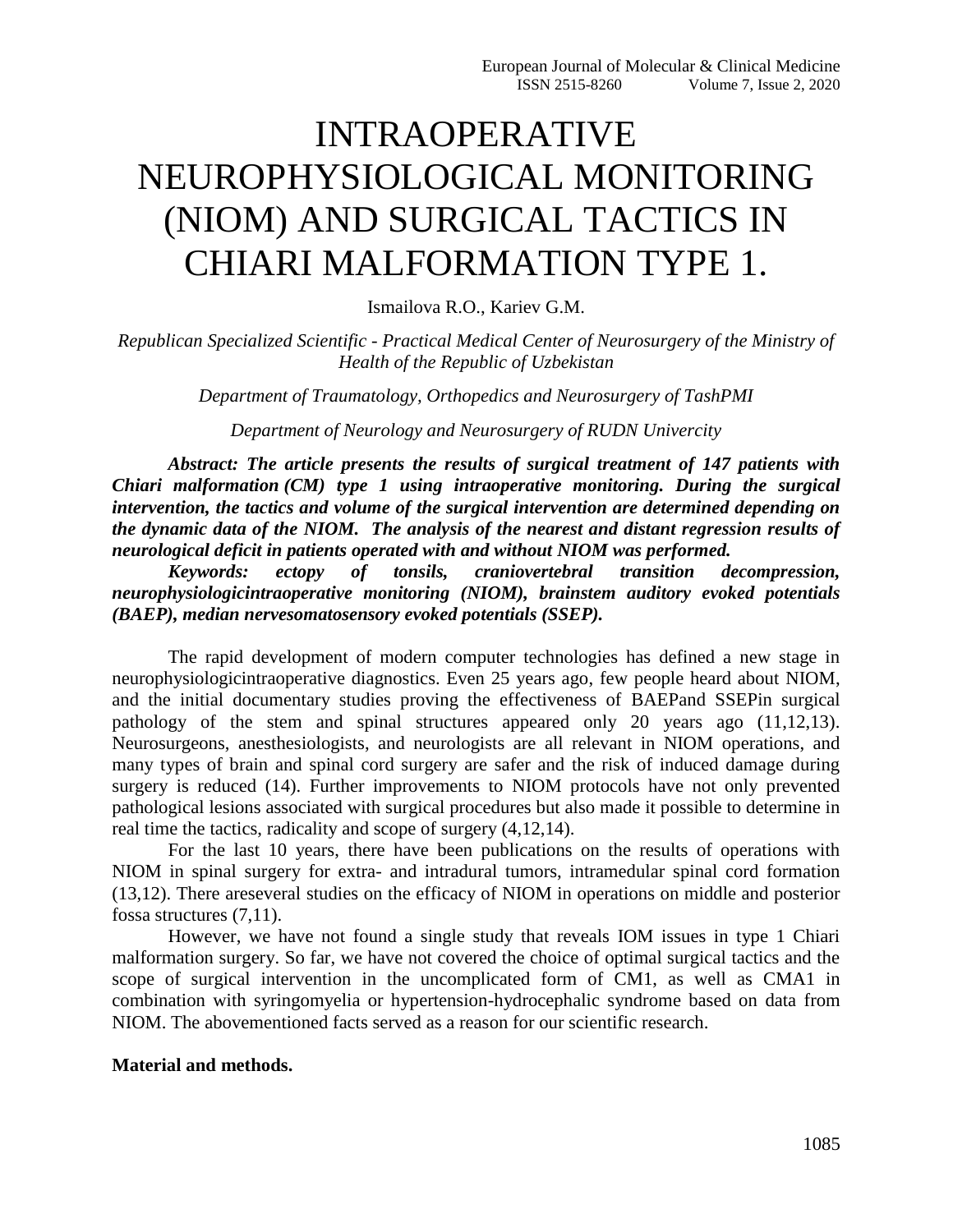We have examined 147 patients with Chiari malformation type 1, who is on inpatient treatment in the Clinic OF RSSPMCN 2015-2020. All these patients were operated on for the underlying disease, 49 of them were men and 98 women aged 14 to 52 years.

Surgical intervention with the use of IOM was carried out in 77 patients with CM-1 type, 70 were operated on without neurophysiological monitoring. We used our previously proposed quantitative clinical-neurophysiological ball scale of subjective, objective and neurophysiological symptoms in the preoperative diagnostics of the examined patients with CM 1 type. Conclusions on the specified scale about subcompensated or decompensated stage of the disease caused the choice of the suggested surgical tactics in patients with CM of type 1. At the subcompensated form of CM1 type bone decompression was shown, if necessary, with additional Dura Materdissection. The presence of the decompensated form implied bone and dural decompression with extended dura mater plasty. The decompensated stage with sharply pronounced ectopy of amygdala in several patients of CM1 type determined the necessity of bone dural decompression with resection or coagulation of cerebellar amygdala.

**General principles of CM1 operations with NIOM.** We used the position "lying on the tummy" in most cases, as this type of placement is more convenient for subsequent installation of electrodes and headphones used in NIOM (Fig.1).



Fig. 1. laying plan in "lying on your tummy" "concord" position

The position "lying on the side" we also used for operations on CM1. However, this type of laying had some disadvantages during the IOM: there was a difficulty in installing the electrodes in the vertex-mastoid, the need to use only flat headphones, frequent artifacts from the underlying electrodes due to their mechanical irritation (Fig. 2).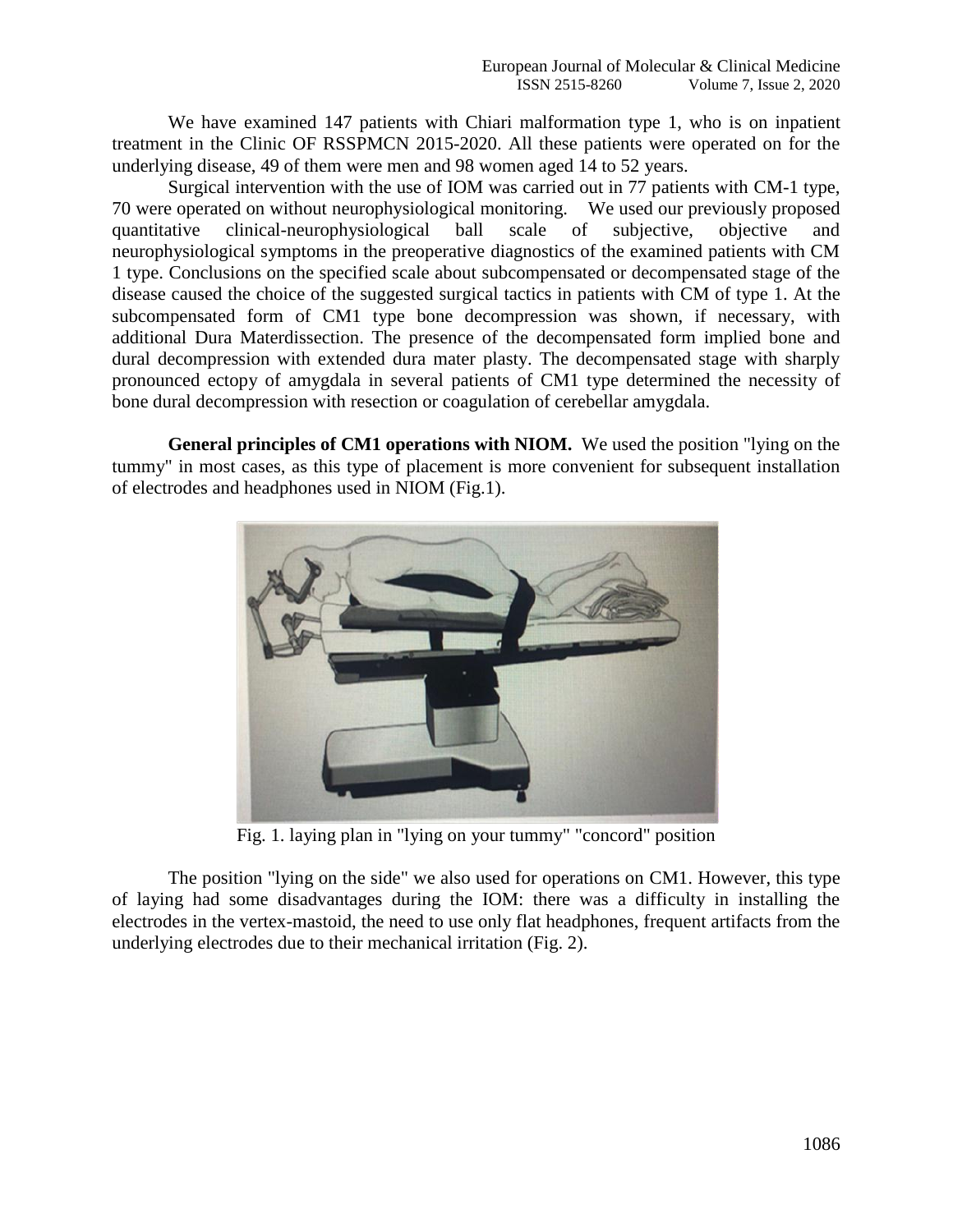

Fig. 2. laying plan in "lying on the side" position

In operations using the NIOM multimodal protocol, we used myorelaxants only at the stage of intubation, followed by gas narcosis of isoflurane with fentanyl.

The advantage of BAEPand SSEP methods is their low sensitivity to the effects of anesthesia and myorelaxant administration.

When performing NIOM, we used a 32-channel stationary neuromonitor ISIS Xpert (inomed). Based on the preoperative data, a multimodal protocol for intraoperative monitoring in patients with AK 1 type, including BAEP, SSEPand EMG of the lingual and accessory nerves, was developed. The use of motor EP caudal nerves derived from direct nerve stimulation was considered inappropriate for this type of surgical intervention because there was no need for their direct identification.

All electrodes were placed after intubation and placement of the patient before the treatment of the operating field. For BAEPmonitoring, we used standard vertex-mastoid removal (M1-Cz, M2-Cz), stimulation was performed through headphones with 0.1 msbiural clicks with 20 Hz feed frequency and 80 dB sound in the operating room.

In the course of CERS, the electrodes were placed according to the standard C4-Fz method - when n.medianus S was stimulated, C3-Fz when n.medianus D was stimulated. Stimulation was performed by electrical pulses in the projection of the median nerve at the wrist level with a current of 15-20 mA, frequency 2 Hz.

EMG monitoring by type of mechanogram was performed by default on the lingualthroat and accessory nerves, with recording electrodes set according to the muscle innervation presented below. If necessary, we supplemented the nerves under study based on the clinical syndrome.

Cranial nerve-innervation of muscles

III, IV, VI - Extraocular muscles

V - Masseter, temporalis

VII -Frontalis, orbicularis oculus, orbicularis

oris, mentalis, others

IX - Stylopharyngeus

X - Pharyngeal and laryngeal muscles

XI - Sternocleidomastoid, trapezius

XII - Tongue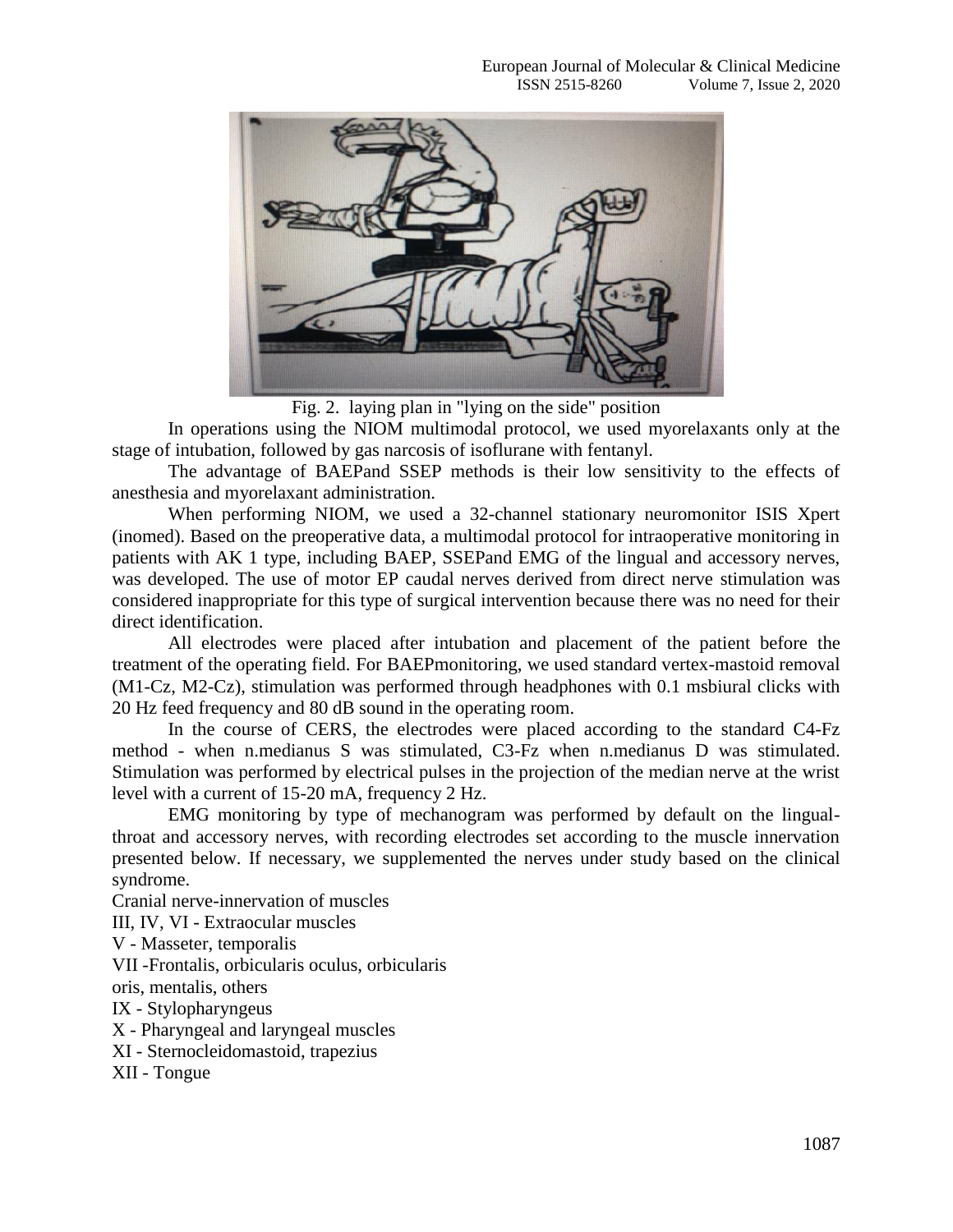Before the skin section, the baseline indicators of BAEP, SSEP and EMG were registered, which was the basis for the subsequent interpretation of data. Then EP and EMG parameters were registered after the skin incision, after skull fluttering, Dura materopening, Dura materplasticity and suturing of the skin incision. Considering the dynamic changes in the indices of different modalities, we determined the surgical tactics.

During the surgical intervention with the NIOM, we paid attention to the dynamics of both amplitude and time parameters for the BAEPand SSEP indicators. For BAEP, we considered the amplitude parameters of the components РⅢ and РⅤ, as well as the latency of the interpeak interval РⅠ-РⅤ. Moreover, the determining factor of the functional state of the stem structures according to the ASBP data was exactly the amplitude parameters: if the amplitude of РⅢ and РⅤ changed less than 2 times, the changes were moderate; if more than 2 times, the disturbances were pronounced. For EMG, we analyzed amplitude and time parameters N13/N20, N30/P37. At EMG, we estimated the presence of both minimal mechanical irritation of the examined cranial nerves - one-time Spike responses, and signs of serious damage in the form of pathological patterns (A-train).

#### **Results and discussion.**

### **Bone decompression of the craniovertebral transition.**

When analyzing the CNPHS scale data, a subcompensated form of CM1 type was determined in 88 patients, of which 43 patients with an uncomplicated form of CM1 had a surgical intervention using neurophysiological IOM. Presence of subcompensated form CM1 implied only bone decompression of craniovertebral transition.

Decompression of the craniovertebral region was performed by posterior median access. The skin incision was located from a point a centimeter above the outer occipital protuberance to C2 vertebrae. We did not observe any pronounced reactions of amplitude and time parameters of BAEPand SSEP when performing the skin incision. An unstable increase in the amplitude of the component РⅢ was noted in 2 patients associated with soft tissue coagulation. No negative reactions were observed in the EMG monitoring mode.

Next, we performed a craniotomy using a milling cutter hole and further resection of the bone with Kerrison cutters. The formation of the bone defect began at the back edge of the large occipital opening, gradually expanding the window to 3.0x3.0 cm. Having received the necessary bone defect, we stopped the surgical operations for 4-5 minutes in order to perform the next measurement of BAEP, SSEP. The reaction of amplitude increase of the components РⅢ and РⅤ at the baseline values of BAEPcharacterized the irritational disorders at the level of trunk structures at CM1. Changing these parameters by 30% of the initial values towards normalization, we considered as positive dynamics of the functional state of the stem structures. The normalization of latency indices of N13-N20, N30-P37 components after decompression was observed. In 24 patients with subcompensated form CM1 after bone defect creation, the reliable positive dynamics of BAEPand SSEP indices was registered with the restoration of the functional state of the stem structures. For these patients, we limited the volume of surgical intervention.

In 19 cases at NIOM after bone decompression, the improvement of amplitude parameters РШ and PV was not more than 20% of basic parameters. Under such conditions, surgeons were recommended to extend the bone defect downwards with C1 posterior arc resection. In 4-5 minutes after this manipulation, we made another measurement of BAEPand SSEP parameters. Under such tactics, all 19 patients had positive dynamics and normalization of amplitude values РⅢ and РⅤ as well as time parameters N20 and N30 in comparison with the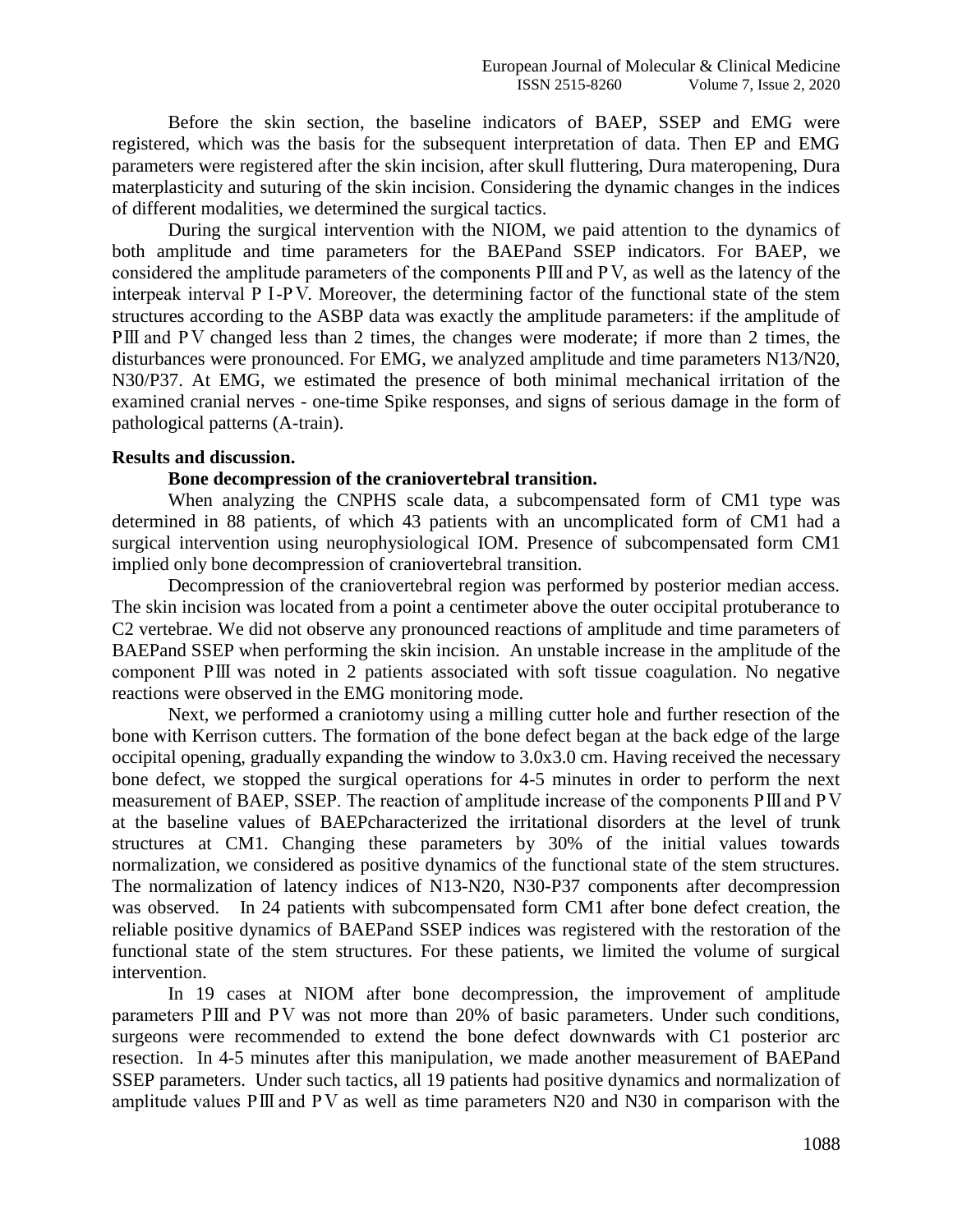initial values. Irritative reactions at EMG were short-lived by Spike type and had no important role in determining the volume of surgical intervention.

After suturing the skin incision, we did not record any significant changes in the parameters of all modalities.

Thus, in all 43 cases of CM1 patients with subcompensated form, we obtained positive dynamics of the functional state of the stem structures after bone decompression of craniovertebral transition.



Fig.3. An example of a multimodal protocol (BAEP, SSEP, EMG) with dynamic changes at the stages of surgical intervention in decompression of craniovertebral transition in patient A. with subcompensated form CM1 (own observation)

#### **Bone and dural decompression with Dura materplastics.**

When analyzing CNPHS scores, the decompensated form of CM1 type was determined in 59 patients. The surgical intervention was performed with the use of neurophysiological NIOM 27 patients, the combination of CM1 with syringomyelia was determined in 17 patients, and hypertension syndrome was noted in 6 cases.

In this situation, we considered it expedient to perform the first stage of bone and dural decompression of craniovertebral transition with solid dura mater plasty. The stages of bone and dural decompression before the dura mater dissection were identical to the above.

Control measurements of the dynamics of different modalities at the NIOM were made according to the previous protocol. Prior to the stage of TMR dissection, in no clinical case with decompensated form CM1 we recorded normalization of parameters at the NIOM. At the stage of dura mater dissection, the amplitude parameters РⅢ and РⅤ at BAEPfluctuated upwards, which we considered to be a temporary irritative response. However, at registration of SSEP, on the contrary, a decrease in amplitudes of components N20 and N30 by 20-25% of basic values was noted, which is probably due to changes in intracranial pressure. Autopsy of the Dura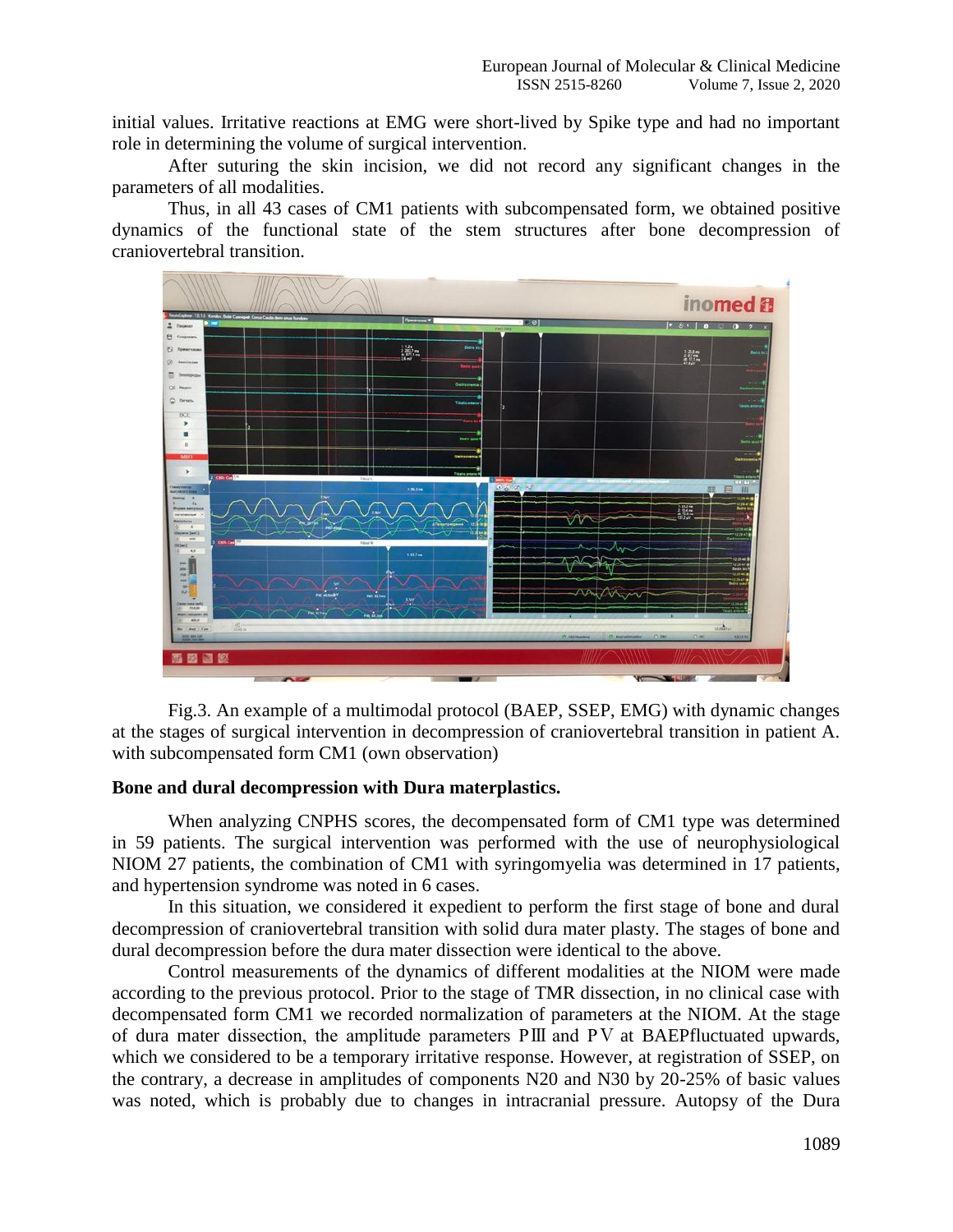materrequired extreme accuracy to prevent damage to the arachnoid shell and to preserve the cerebellar-medullary tank. There are several options for a Dura materincision, the choice of which depends on the surgeon. The most commonly used is a Y or semi-circular incision, which is more convenient for subsequent dura mater plastics. At this stage, we paid great attention to hemostasis, trying to gently use bipolar coagulation. In one case, there was venous bleeding from full-blooded dilated, stagnant veins, in which the NIOM showed a sharp depression of BAEP, indicating hypoxic changes in the brain stem.

In two patients with the manifestations of the decompensated bulbar syndrome in the mechanogram mode, we observed the phenomena of irritation and partial conduction disturbance on the lingual nerves after the dura mater autopsy (Fig.4).



Fig.4. (own observation)

The plasty of the dura mater defect in most cases (23 patients) was performed using autoaponeurosis, in 4 cases the plasty was performed with synthetic materials. At the end of this manipulation, we again measured the parameters of the multimodal protocol. At the same time according to BAEPdata in 18 patients, the amplitudes РⅢ and РⅤ changed towards normalization by 30%, whereas in 9 cases no improvement of these indices was noted. At the analysis of ASPP in 22 studies the latency values of PS N13-N20, N30-P37 were shortened by 0.2-0.3 ms that indicated the improvement of afferentiation at a ponto-medular level. Unfortunately, in 5 patients with AC of type 1 in combination with syringomyelia of cervical and cervical thoracic regions we did not notice any improvement in parameters of BAEPand SSEP, even after decompression and dura mater plasty. For example, in a patient with syringomyelia of the cervical section with anterior spinal syndrome manifestations, asymmetrical coarse depression of SSEP parameters on n.medianus D stimulation was registered after dura mater plasty (Fig.5).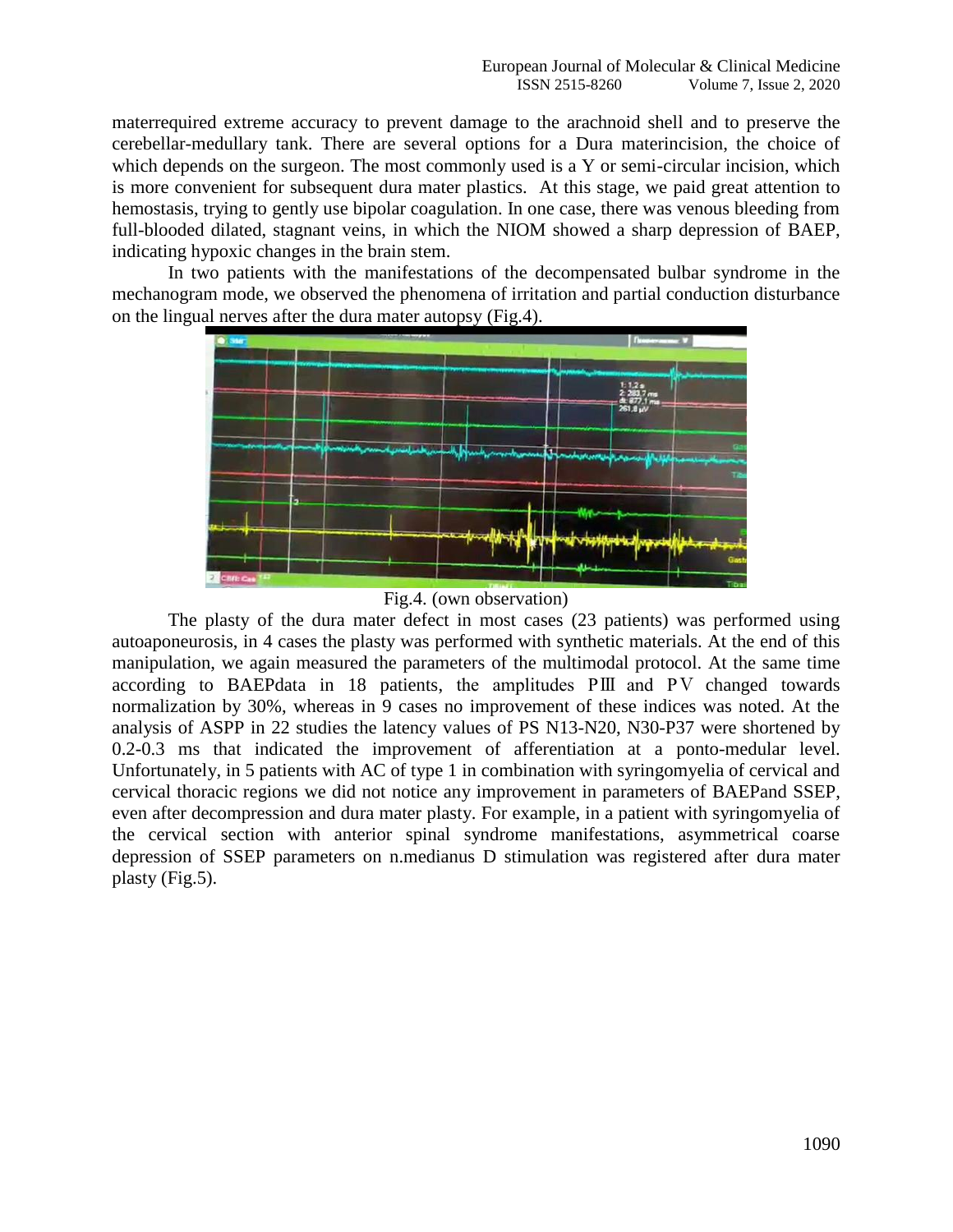

Fig.5.Depression of SSEP indices on median nerve stimulation on the right side of the patient with cervical syringomyelitis (own observation).

The mentioned 5 patients with CM1 in combination with syringomyelia were further suggested to drain the syringomyelic cavity in the second stage.

The combination of CM1 and **HHS** was observed in 6 patients during NIOM, with normalization of BAEPand SSEP parameters in about 30% of the initial ones registered after dura mater plasty in 5 examined patients. In a single case, the expressed irritational phenomena and conduction slowing down at ponto-mesencephalic level remained without dynamics, in connection with this patient ventriculoperitoneal bypass was further performed.

Further, we measured the indices after suturing the dura mater, the fluctuations of which had insignificant transient character, connected with mechanical manipulations.

Thus, in bone dural decompression with dura mater plastics, dynamic improvement of BAEP, SSEP and EMG indices according to the NIOM data was observed in 21 patients, which testified to the adequate choice of the surgical intervention volume; 6 patients of this group had to undergo further surgical stages.

**Mobilization of cerebellar tonsils with their subsequent resection** was conducted in 7 patients with NIOM. The stages of measurements of multimodal values were supplemented by the evaluation of BAEPand SSEP after amygdala resection or coagulation. It should be noted that the amplitude parameters of BAEPreacted sensitively to temporary coagulation exposure with a sharp increase of more than 2 times. This fact indicated the irritation of stem structures and required the surgeon to stop the manipulations until the components were reduced to the basic values РⅢ and РⅤ. Hypoxic pathological reactions according to BAEPdata characterized by amplitude depression РⅢ-Ⅴ and PS extension РⅠ-Ⅴ at amygdala resection were noted in 2 patients. In these clinical cases a moderate neurological deficit was registered in the postoperative period.

**The closest and distant results of CM1 surgical treatment according to the clinical neurophysiological scale (CNPHS).**

The dynamics of neurological status in patients with CM1 type in the postoperative period depending on surgical tactics is described in the works of some authors (1,2,3,5,6). The literature presents data on the results of postoperative complications depending on the volume of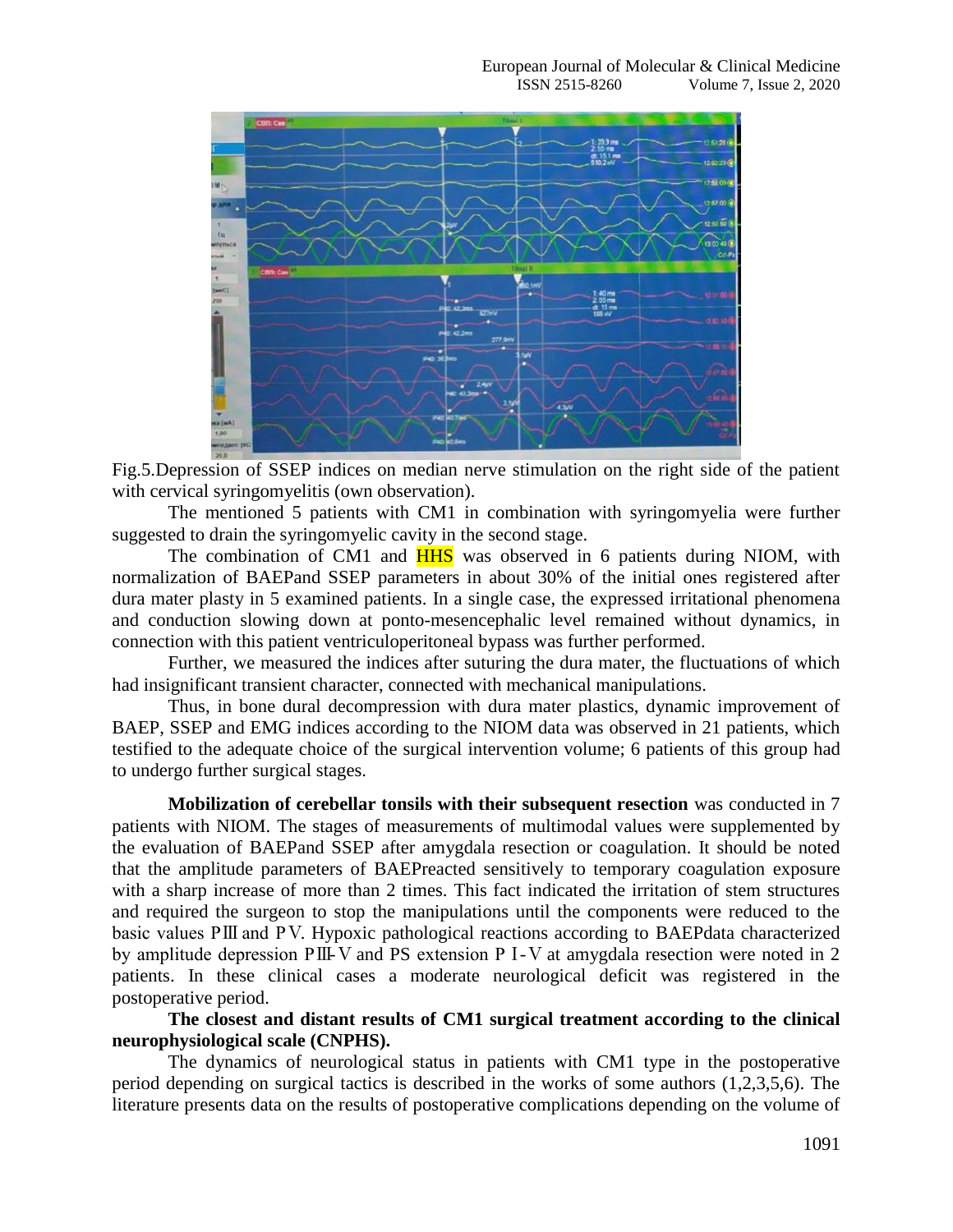craniovertebral transition decompression, creation of reserve spaces of a large brain tank (the authors). Dynamics of neurological manifestations and postoperative complications were studied using different variants of the material for dura mater plastics (8,9,10). However, when estimating the dynamics of neurological disorders in the postoperative period, they are often based on subjective sensations of the patient or the opinion of the doctor. At the same time, the notions of "significant improvement", "insignificant improvement", "without changes", "with worsening" have relative, qualitative character and make it difficult to objectify the patient's postoperative state. Neurophysiological tests - BAEP, SSEP, ENMG, carried out in different time stages after the surgery are the most informative and exclude the subjective evaluation factor.

Considering the abovementioned facts, we decided to use the clinical neurophysiological CNPHS scale proposed earlier by us when estimating the dynamics of neurological disorders in patients with CM1 type in the nearest and distant period. Scores - from 1 to 18, received at examination of the patient before the operation, were considered as initial. Standard concepts were introduced to simplify the analysis in the postoperative period: "with improvement", "without dynamics", "with worsening". Score "without dynamics" was determined in those patients whose initial scores differed only by 1 point upward or downward (for example, in a patient with a decompensated form of CM1 type before surgery - 17 scores on CNPHS, and after surgery - 16 scores - state "without dynamics").

Rating "with worsening" was noted when the initial preoperative scores on a scale increased by more than 1 point (for example, in a patient before surgery - 15 points on CNPHS, and after surgery - 17 points - condition "with worsening"). It should be noted that the usual qualitative notions of evaluation of the postoperative condition of a patient with AC1, now with the use of the scale had an objective quantitative reflection in points.

We have analyzed postoperative results in patients in subcompensated and decompensated form of CM1 type, which was operated on in the clinic of RSSPMCN with the use of NIOM- 77 patients and without this allowance-70 patient. All patients were divided into 4 groups: Ⅰ group- patients with subcompensated form CM1according to initial CNRNS scale data, operated without NIOM; Ⅱ group- patients with subcompensated form CM1 according to initial CNRNS scale data, operated with NIOM; Ⅲ group - patients with decompensated form CM1 according to CNRN scale, operated without NIOM and Ⅳ group - patients with decompensated form CM1, operated with NIOM. The nearest surgical results were estimated at 7 days after the surgery; intermediate results - at 3 months and distant results - at 1 year after the surgery. The obtained data are presented in the tables below.

In the analysis of postoperative results on the 7th day after the surgery with the use of clinical neurophysiological scale in the groups of patients with subcompensated form CM1 "improvement" - (i.e. reduction by more than 1 point from the initial values) was determined in 18 (40.0%) patients operated without NIOM control and 20 (46.5%) patients operated with NIOM. However, in more than a half of I and II groups -  $27$  (60.0%) and 23 (53.5%) patients in the early postoperative period were not registered on the CNPN dynamics scale by points. Negative results - "with worsening" on the score scale by 7 days after the operation were not determined either in Ⅰ group or in Ⅱ group of patients.

When analyzing the scores in patients with decompensated form CM1 in III group operated without NIOM and in Ⅳ group with NIOM, the values - "with improvement" from the initial scores were revealed in 8 (32.0%) and 13 (40.6%) examined respectively. The majority of patients of both groups (Ⅲ and Ⅳ) had no dynamics on the CNPN scale, 2 patients in both groups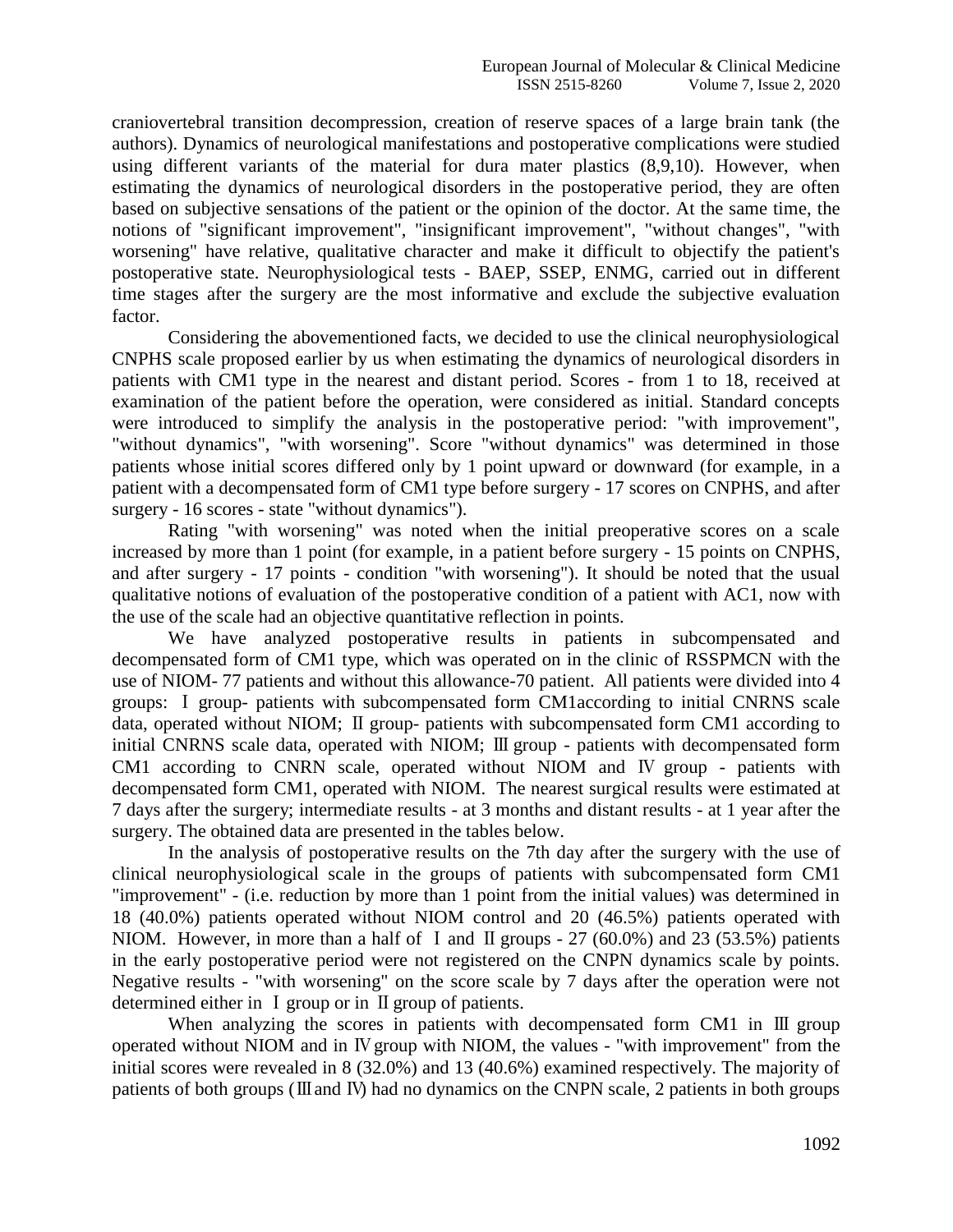with decompensated form CM1 received the assessment "with worsening" in the early postoperative stage. The prevalence of the assessment "without dynamics" on CNPH scale for 7 days after the operation in patients of all 4 groups was quite expected and indicated both painful muscle-reflex disorders in the postoperative scar zone and irritation according to EP with reactive edema phenomena.

Further, after 3 months, we analyzed postoperative results on CNPH scale in the above 4 groups of patients with CM1.It should be noted that in both Ⅰ and II groups of operated patients with subcompensated form of CM1 the number of cases "with improvement" on the scale points significantly prevailed and made 24 (77.4%) in I group and 28 (93.3%) in II group respectively. It should be noted that in the group of patients with subcompensated form CM1 operated without NIOM, the number of patients "without dynamics" was significantly higher in comparison with the group of patients operated with NIOM. In I group of such patients, there were  $7(22.6%)$ people, and in the Ⅱ group, there were only 2 (6.67%) cases. In the case of decompensated CM1 form, the analysis of intermediate postoperative results indicated positive dynamics in 10(55.6%) of Ⅲ group and 13(59.1%) Ⅳ group according to CNPH scale. It should be noted that in the group of patients with subcompensated form CM1 operated without NIOM, the number of patients "without dynamics" was significantly higher in comparison with the group of patients operated with NIOM. In Ⅰ group of such patients, there were 7 (22.6%) people, and in the Ⅱ group, there were only 2 (6.67%) cases.In the case of decompensated CM1 form, the analysis of intermediate postoperative results indicated positive dynamics in 10 (55.6%) patients of Ⅲ group and 13 (59.1%) Ⅳ group according to CNPH scale points. Absence of any significant clinical and neurophysiological changes was determined in 8 (44.4%) and 7 (31.8%) patients in Ⅲ and Ⅳ groups respectively, which we supposed in the preoperative period by initial CNPHS scores. Two patients in each of the groups-11.1% and 9.1% with decompensated form CM1 had negative dynamics by CNPHS scores. The condition of these 4 patients has not improved since the early postoperative period.

The distant results of surgical treatment with and without NIOM with subcompensated and decompensated form CM1 were analyzed 1 year after the operation.In Ⅰ group of patients with subcompensated form of CM1 positive dynamics by scores at CNPHS evaluation was determined in 14 (66.7%) patients, whereas in the II group objective evaluation "with improvement" in scores was revealed in 15 (93.8%) cases. It should be noted that in the group of operated patients with subcompensated form CM1 the condition "without dynamics" was determined in 7 (33.3%) patients, while in the Ⅱ group we revealed only one such patient.When analyzing the dynamics of CNPHS scores in the operated patients with the decompensated form of CM1, we found positive results in  $III$  group in 6 (37.5%) and IV group-9 (52.9%) cases respectively. It should be noted that half of the patients of Ⅲ group operated without NIOM control did not observe the dynamics of the state in the distant postoperative period, whereas in Ⅳ group there were fewer such patients and made 35.3% of observations. In both groups with decompensated form CM1, we identified two patients with negative dynamics in the evaluation by CNPHS scores 1 year after the surgery. All 4 of these patients underwent bone dural decompression with resection or coagulation of tonsils, which, in our opinion, contributed to the development of amygdala edema and secondary liquorodynamic disorders in the craniovertebral transition region.

#### **Table 1.**

**Results of neurological condition dynamics of patients with CM1 on the 7th day after the operation.**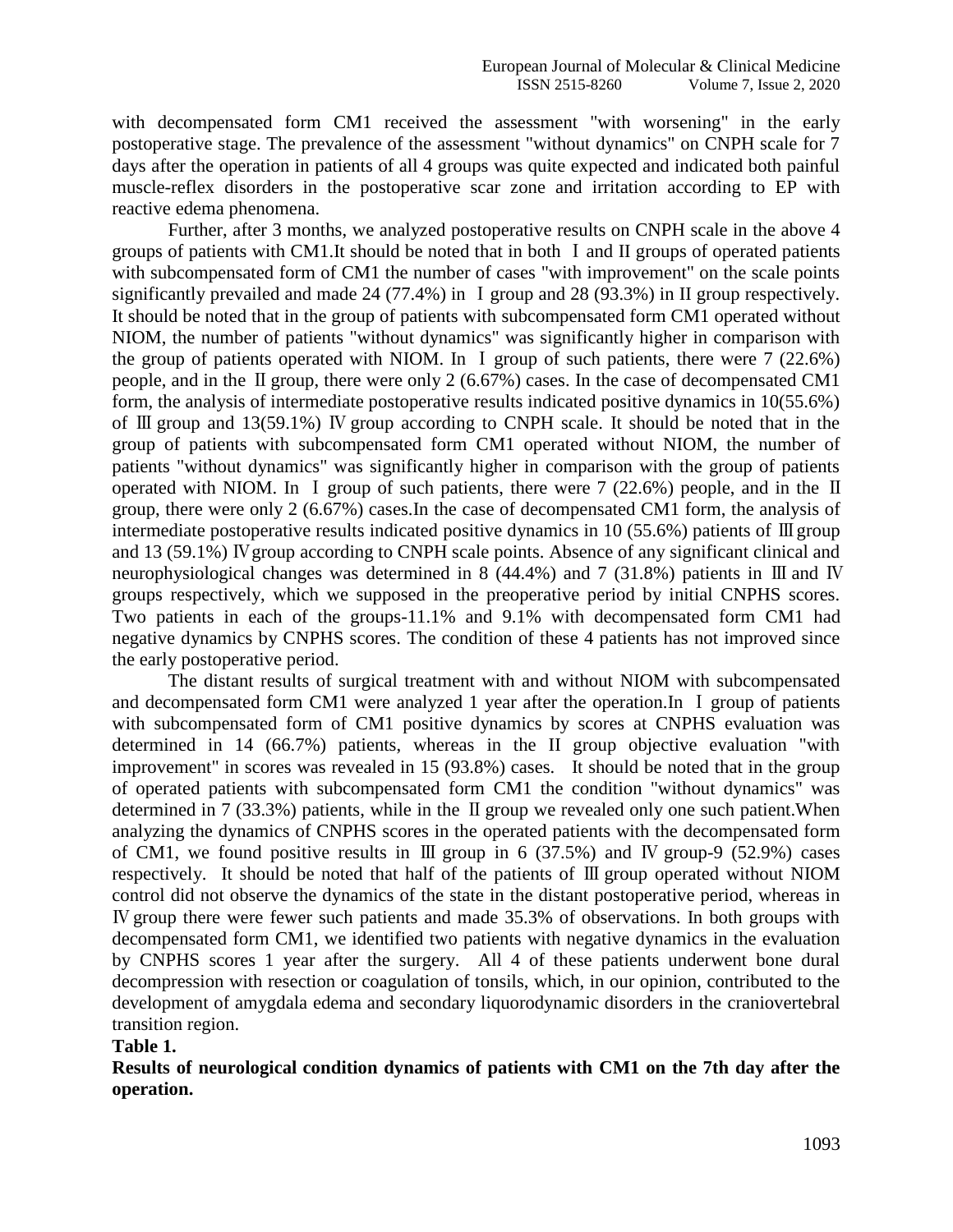|                  | subcompensator<br>without NIOM<br>$n=45$ |      | subcompensator<br>with NIOM |      | decompensator<br>without NIOM |      | decompensator<br>with NIOM |      |  |
|------------------|------------------------------------------|------|-----------------------------|------|-------------------------------|------|----------------------------|------|--|
|                  |                                          |      | $n=43$                      |      | $n=25$                        |      | $n=32$                     |      |  |
|                  | number                                   | $\%$ | number                      | $\%$ | number                        | $\%$ | number                     | $\%$ |  |
| Withimprovement  | 18                                       | 40.0 | 20                          | 46.5 | 8                             | 32.0 | 13                         | 40.6 |  |
| Without dynamics | 27                                       | 60.0 | 23                          | 53.5 | 15                            | 60.0 | 17                         | 53.1 |  |
| With worsening   |                                          |      |                             |      | $\overline{2}$                | 8.0  | 2                          | 6.25 |  |

## **Table 2.**

**Results of neurological condition dynamics of CM1 patients in 3 months after the operation.**

|                  | subcompensator<br>without NIOM |      | subcompensator<br>with NIOM |      | decompensator<br>without NIOM |      | decompensator<br>with NIOM |      |
|------------------|--------------------------------|------|-----------------------------|------|-------------------------------|------|----------------------------|------|
|                  |                                |      | $n=30$                      |      | $n=18$                        |      | $n=22$                     |      |
|                  | $n=31$                         |      |                             |      |                               |      |                            |      |
|                  | number                         | $\%$ | number                      | $\%$ | number                        | $\%$ | number                     | $\%$ |
| With improvement | 24                             | 77.4 | 28                          | 93.3 | 10                            | 55.6 | 13                         | 59.1 |
| Without dynamics | $\overline{7}$                 | 22.6 | 2                           | 6.67 | 8                             | 44.4 | $\mathcal{I}$              | 31.8 |
| With worsening   |                                |      |                             |      | $\overline{2}$                | 11.1 | $\overline{2}$             | 9.1  |

# **Table 3:**

## **Results of neurological condition dynamics of CM1 patients 1 year after the operation.**

|                  | subcompensator<br>without NIOM |      | subcompensator<br>with NIOM |      | decompensator<br>without NIOM |      | decompensator<br>with NIOMn=17 |      |
|------------------|--------------------------------|------|-----------------------------|------|-------------------------------|------|--------------------------------|------|
|                  | $n=21$                         |      | $n=16$                      |      | $n=16$                        |      |                                |      |
|                  | number                         | $\%$ | number                      | $\%$ | number                        | $\%$ | number                         | $\%$ |
| With improvement | 14                             | 66.7 | 15                          | 93.8 | 6                             | 37.5 | $\mathbf Q$                    | 52.9 |
| Without dynamics | 7                              | 33.3 |                             | 6.25 | 8                             | 50.0 | 6                              | 35.3 |
| With worsening   |                                |      |                             |      | 2                             | 12.5 | $\overline{2}$                 | 11.8 |

So, based on CNPHS scores, we determined that with subcompensated form CM1 negative postoperative results were not recorded regardless of the use of NIOM control during the operation. However, the number of cases "without dynamics" in the group of subcompensated patients without NIOM was significantly higher, while in the opposite group, only one patient had no positive dynamics. This difference in results is due to the adequate volume of bone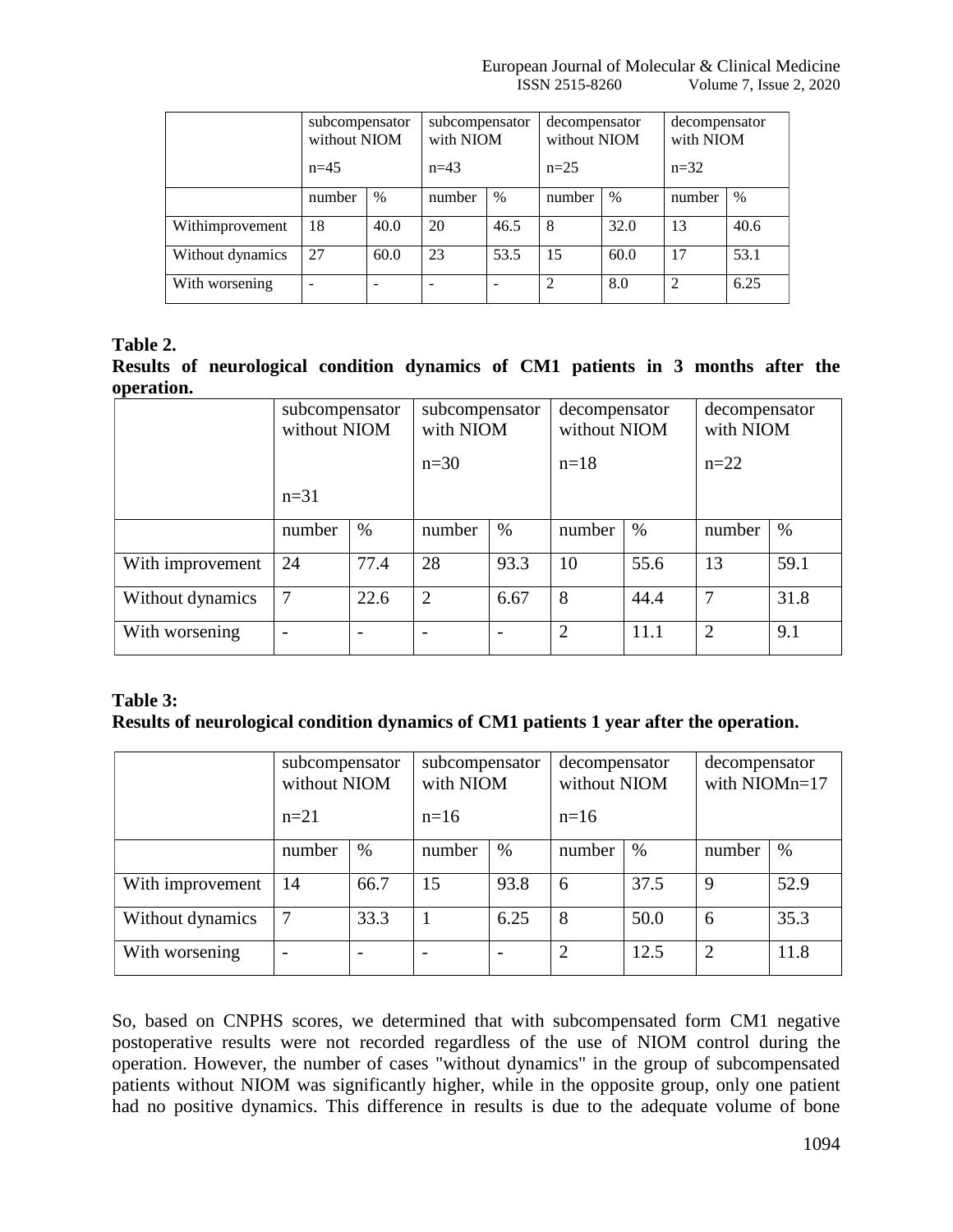decompression and, if necessary, bone and dural decompression in the dynamic control of surgical procedures with NIOM. In the decompensated form of CM1, the positive results, regardless of the NIOM application, were significantly lower, which was due to the initial severity of the patients' condition. At the same time, five patients of Ⅳ group with "no dynamics" assessment according to CNPHS required the second stage of surgical intervention with drainage of syringomyelitis cyst, in one patient with HHS ventriculoperitoneal bypass was performed. According to the results of remote postoperative results, 12 patients with subcompensated form CM1 operated without the use of the NIOM faced a question about the necessity of operation with the expansion of bone and dural decompression volume and dura mater plasty. There were no operations in the group of patients with subcompensated and decompensated form CM1 operated under the NIOM control, which indicated the adequately selected volume of the surgical intervention.

## **Conclusions**.

1. The use of NIOM in surgical intervention in patients with Chiari malformation type 1 allows not only to prevent damage to structures at the craniovertebral transition level but also during the operation to adequately assess the volume of bone decompression and the need for further bone-dural decompression with dura mater plastic.

2. In the course of the NIOM, fluctuations in the amplitude parameters of BAEPand SSEP have the most significant importance for the evaluation of the functional state of the stem structures.

3. the NIOM does not influence the neurological deficit dynamics in the nearest postoperative period, while in the late operational period it excludes the risk of reoperation due to insufficient volume of surgery.

# **Reference**:

- [1] Voronov, V.G. Value of MRI and SKT-AG in substantiation of indications for surgical treatment of Chiari type malformation in adults and children (in Russian) // Neurosurgery and neurology of children's age.  $-2010$ .  $-\mathcal{N} \circ 1$ .  $-\text{pp} \cdot 9-21$ .
- [2] O. Gushcha, A.O. The new mini-invasive technique of surgical treatment of Arnold Chiari anomaly: experimental-clinical study / A.O. Gusha, A.R. Shakhnovich, A.A. Kashcheev, S.O. Arrestov, S.M. Abuzaid // Ros. neurosurgical journal named after Professor A.L. Polenov. - 2010. - № 4. - pp. 23-38
- [3] Mojaev, S.V. Results of surgical treatment of Chiari I type anomaly of ventrolateral localization / S.V. Mojaev, N.V. Sterlikova // Ukr. neurosurgical journal. - 2009. - № 3. - p. 35.
- [4] Sevostiyanov, D.V. Malformations of Chiari I type: pathogenesis, diagnostics, surgical treatment (literature review) / D.V. Sevostiyanov // Bulletin of Ural Medical Academy of Science.  $-2011. - N_2 1. - pp. 63-67.$
- [5] Sevostiyanov, D.V. Malformations of Chiari I type: pathogenesis, diagnostics, surgical treatment (literature review) / D.V. Sevostiyanov // Bulletin of Ural Medical Academy of Science.  $-2011. - N_2 1. - pp. 63-67.$